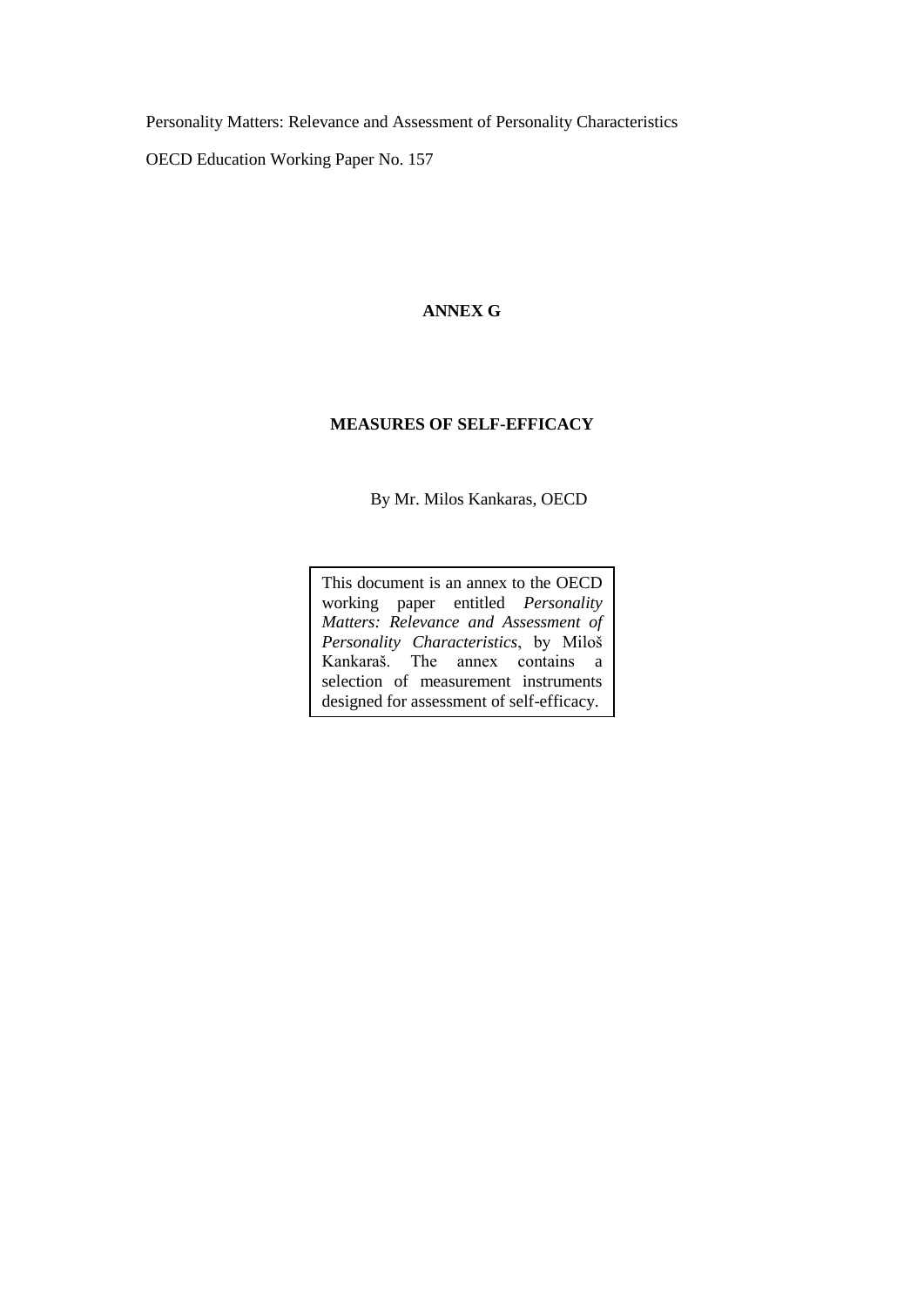#### **OECD EDUCATION WORKING PAPERS SERIES**

OECD Working Papers should not be reported as representing the official views of the OECD or of its member countries. The opinions expressed and arguments employed herein are those of the author(s).

Working Papers describe preliminary results or research in progress by the author(s) and are published to stimulate discussion on a broad range of issues on which the OECD works. Comments on Working Papers are welcome, and may be sent to the Directorate for Education and Skills, OECD, 2 rue André-Pascal, 75775 Paris Cedex 16, France.

This document and any map included herein are without prejudice to the status of or sovereignty over any territory, to the delimitation of international frontiers and boundaries and to the name of any territory, city or area.

You can copy, download or print OECD content for your own use, and you can include excerpts from OECD publications, databases and multimedia products in your own documents, presentations, blogs, websites and teaching materials, provided that suitable acknowledgement of OECD as source and copyright owner is given. All requests for public or commercial use and translation rights should be submitted to rights@oecd.org.

Comment on the series is welcome, and should be sent to edu.contact@oecd.org.

This working paper has been authorised by Andreas Schleicher, Director of the Directorate for Education and Skills, OECD.

> ------------------------------------------------------------------------ www.oecd.org/edu/workingpapers --------------------------------------------------------------------------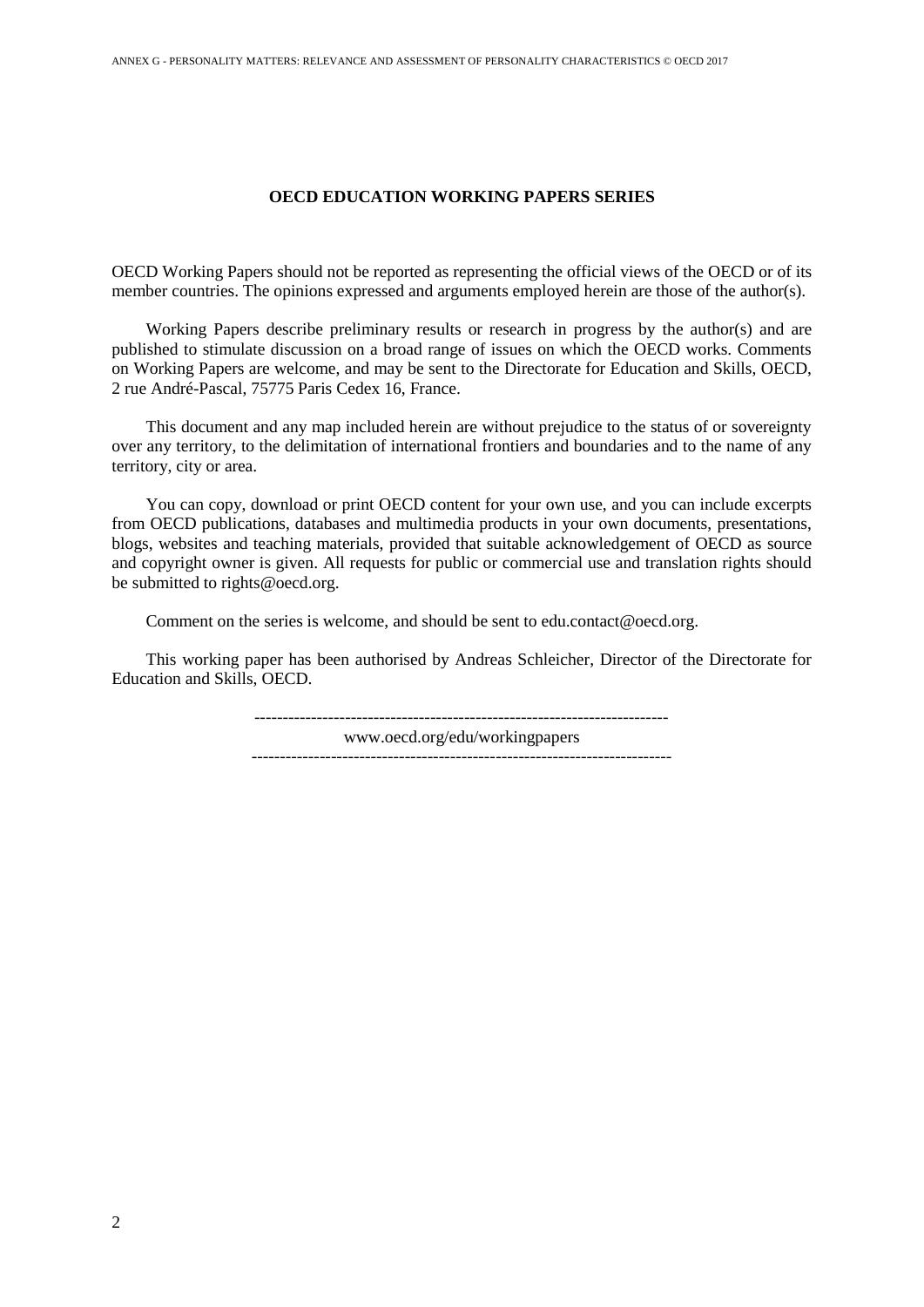#### **Sherer's General Self-Efficacy Scale (SGSES)**

*Source*: Adapted from Sherer, M. et al. (1982), "The Self-Efficacy Scale: Construction and validation"*, Psychological Reports,* Vol. 51/2, pp. 663-671.

# *Instructions*

*The following statements describe people's feelings and reactions to various situations. Please read each statement carefully and describe the extent to which you agree with each statement, using a 5-point*<sup>1</sup> *scale where 1 indicates "strongly disagree" and 5 indicates "strongly agree".*

# *Answer categories*

*1 = Strongly disagree; 2 = Disagree; 3 = Neither agree nor disagree; 4 = Agree; 5 = Strongly agree;*

- 1. When I make plans, I am certain I can make them work.
- 2. One of my problems is that I cannot get down to work when I should. (R)
- 3. If I can't do a job the first time I keep trying until I can.
- 4. When I set important goals for myself, I rarely achieve them. (R)
- 5. I give up on things before completing them. (R)
- 6. I avoid facing difficulties. (R)
- 7. If something looks too complicated, I will not even bother to try it. (R)
- 8. When I have something unpleasant to do, I stick to it until I finish it.
- 9. When I decide to do something new, I go right to work on it.
- 10. When trying to learn something new, I soon give up if I am not initially successful. (R)
- 11. When unexpected problems occur, I don't handle them well. (R)
- 12. I avoid trying to learn new things when they look too difficult for me. (R)
- 13. Failure just makes me try harder.
- 14. I feel insecure about my ability to do things. (R)
- 15. I am a self-reliant person.
- 16. I give up easily. (R)
- 17. I do not seem capable of dealing with most problems that come up in life. (R)

 $(R = item is reverse-scored)$ .

-

 $<sup>1</sup>$  Originally a 14-point response scale.</sup>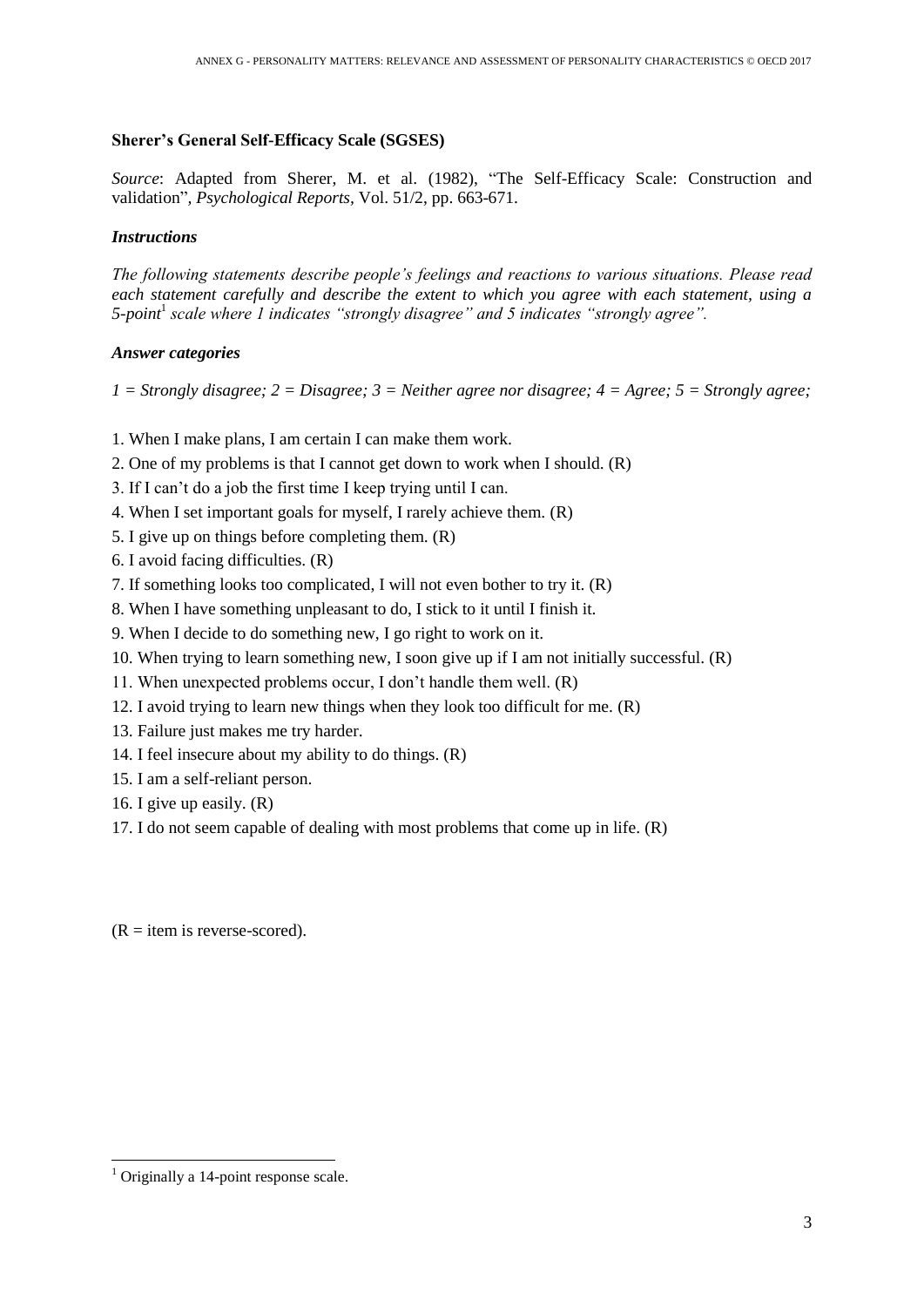# **The General Perceived Self-Efficacy Scale (GPSES)**

*Source*: Schwarzer, R. and M. Jerusalem (1995), "Generalized Self-Efficacy scale", in J. Weinman, S. Wright and M. Johnston (eds.), *Measures in Health Psychology: A User's Portfolio. Causal and Control Beliefs*, NFER-NELSON, Windsor, pp. 35-37, [http://userpage.fu](http://userpage.fu-berlin.de/health/engscal.htm)[berlin.de/health/engscal.htm.](http://userpage.fu-berlin.de/health/engscal.htm)

### *Answer categories*

- *1 = Not at all true*
- *2 = Hardly true*
- *3 = Moderately true*
- *4 = Exactly true*
- 1. I can always manage to solve difficult problems if I try hard enough.
- 2. If someone opposes me, I can find means and ways to get what I want.
- 3. I am certain that I can accomplish my goals.
- 4. I am confident that I could deal efficiently with unexpected events.
- 5. Thanks to my resourcefulness, I know how to handle unforeseen situations.
- 6. I can solve most problems if I invest the necessary effort.
- 7. I can remain calm when facing difficulties because I can rely on my coping abilities.
- 8. When I am confronted with a problem, I can find several solutions.
- 9. If I am in trouble, I can think of a good solution.
- 10. No matter what comes my way, I'm usually able to handle it.

# *Reduced version of GPSES (GPSES-6)*

*Source*: Romppel, M. et al. (2013), "A short form of the General Self-Efficacy Scale (GSE-6): Development, psychometric properties and validity in an intercultural non-clinical sample and a sample of patients at risk for heart failure", *GMS Psycho-Social-Medicine*, Vol. 10, Doc01, [https://dx.doi.org/10.3205/psm000091.](https://dx.doi.org/10.3205/psm000091)

This scale consists of items 2, 3, 4, 5, 7, and 10 from the General Perceived Self-Efficacy Scale (see above).